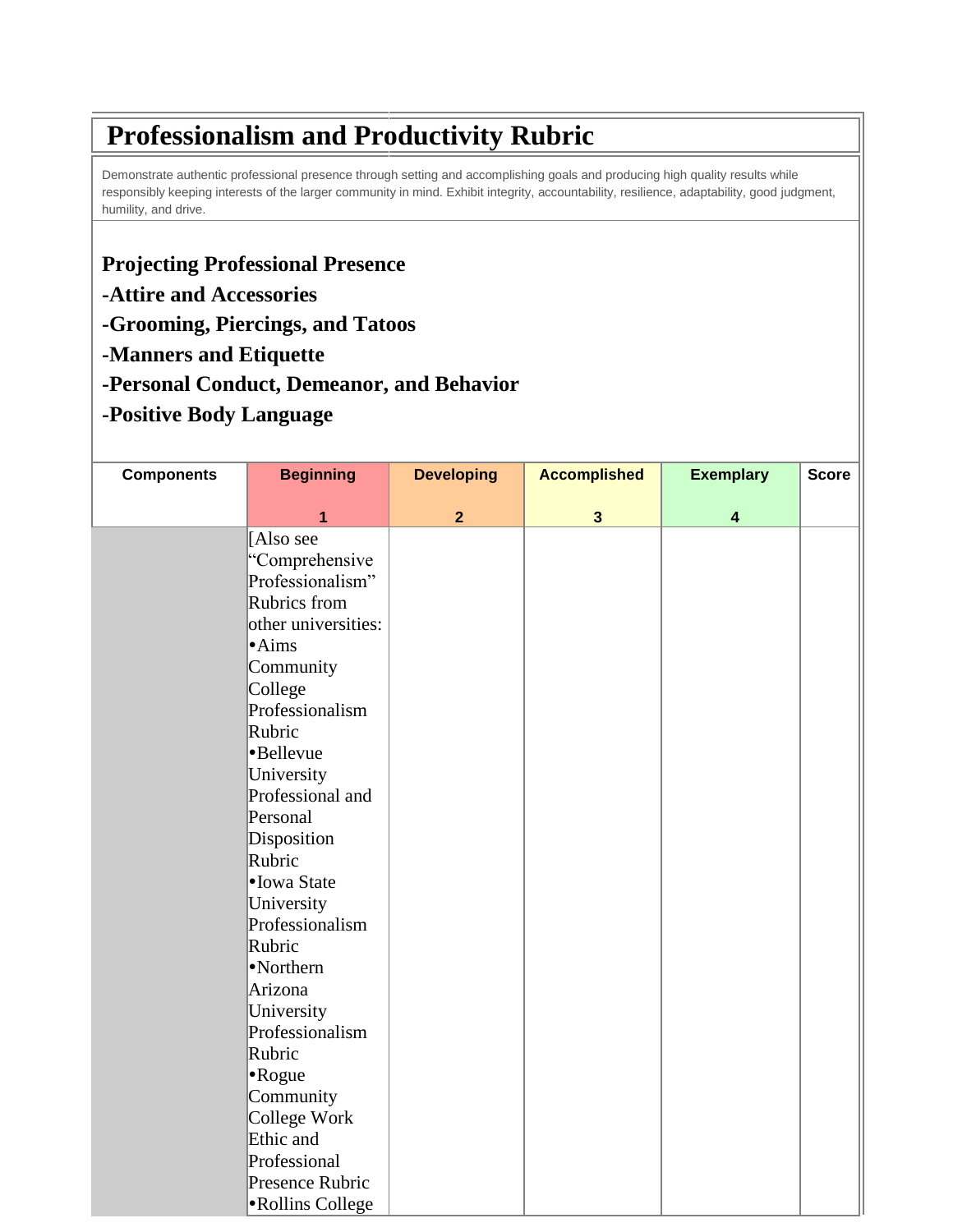|                  | Personal<br>Development<br>Rubric<br>•University of<br>Arizona<br>Professionalism<br>Rubric<br>•University of<br>Colorado<br>Professionalism<br>Rubric<br>•University of<br>Vermont<br>Professionalism<br>Rubric |                             |                        |                             |  |
|------------------|------------------------------------------------------------------------------------------------------------------------------------------------------------------------------------------------------------------|-----------------------------|------------------------|-----------------------------|--|
| Projecting       | • Attire is not                                                                                                                                                                                                  | • Attire is rarely          | • Attire is            | • Attire is almost          |  |
| Professional     | acceptable for a                                                                                                                                                                                                 | acceptable for a            | sometimes              | always acceptable           |  |
| Presence: Attire | particular                                                                                                                                                                                                       | particular                  | acceptable for a       | for a particular            |  |
| and Accessories  | situation or                                                                                                                                                                                                     | situation or                | particular             | situation or                |  |
|                  | environment (e.g., environment                                                                                                                                                                                   |                             | situation or           | environment                 |  |
|                  | wearing                                                                                                                                                                                                          | Attire almost               | environment            | • Attire rarely             |  |
|                  | inappropriate                                                                                                                                                                                                    | always violates             | • Attire               | violates dress              |  |
|                  | attire for a job that dress code                                                                                                                                                                                 |                             | sometimes              | code policies or            |  |
|                  | requires extensive, policies or                                                                                                                                                                                  |                             | violates dress         | expectations                |  |
|                  | in person                                                                                                                                                                                                        | expectations                | code policies or       | • Attire is almost          |  |
|                  | customer/client                                                                                                                                                                                                  | • Attire is rarely          | expectations           | always respectful           |  |
|                  | interaction)                                                                                                                                                                                                     | respectful of               | • Attire is            | of cultural norms           |  |
|                  | • Attire always                                                                                                                                                                                                  | cultural norms in sometimes |                        | in a particular             |  |
|                  | violates dress                                                                                                                                                                                                   | a particular                | respectful of          | geographic                  |  |
|                  | code policies or                                                                                                                                                                                                 | geographic                  | cultural norms in      | location                    |  |
|                  | expectations                                                                                                                                                                                                     | location                    | a particular           | • Attire is almost          |  |
|                  | • Attire is always                                                                                                                                                                                               | • Attire is often           | geographic             | never wrinkled,             |  |
|                  | disrespectful of                                                                                                                                                                                                 | wrinkled, sloppy            | location               | sloppy in                   |  |
|                  | cultural norms in                                                                                                                                                                                                | in appearance,              | • Attire is            | appearance, and             |  |
|                  | a particular                                                                                                                                                                                                     | and not                     | sometimes              | not maintained              |  |
|                  | geographic                                                                                                                                                                                                       | maintained                  | wrinkled, sloppy       | • Attire almost             |  |
|                  | location                                                                                                                                                                                                         | • Attire rarely             | in appearance,         | always takes into           |  |
|                  | • Attire is always                                                                                                                                                                                               | takes into                  | and not                | account one's               |  |
|                  | wrinkled, sloppy                                                                                                                                                                                                 | account one's               | maintained<br>• Attire | body style<br>• Accessories |  |
|                  | in appearance, and body style<br>not maintained                                                                                                                                                                  | • Accessories               | sometimes takes        |                             |  |
|                  | (e.g., missing)                                                                                                                                                                                                  | rarely                      | into account           | almost always<br>complement |  |
|                  | buttons, holes,                                                                                                                                                                                                  | complement                  | one's body style       | clothing                    |  |
|                  | showing signs of                                                                                                                                                                                                 | clothing                    | • Accessories          | • Accessories are           |  |
|                  | excessive wear,                                                                                                                                                                                                  | • Accessories are           | sometimes              | almost never                |  |
|                  | threadbare)                                                                                                                                                                                                      | often distracting           | complement             | distracting                 |  |
|                  | • Attire never                                                                                                                                                                                                   |                             | clothing               |                             |  |
|                  | takes into account                                                                                                                                                                                               |                             | • Accessories are      |                             |  |
|                  | one's body style                                                                                                                                                                                                 |                             | sometimes              |                             |  |
|                  | (e.g., extremely                                                                                                                                                                                                 |                             | distracting            |                             |  |
|                  | loose or tight,                                                                                                                                                                                                  |                             |                        |                             |  |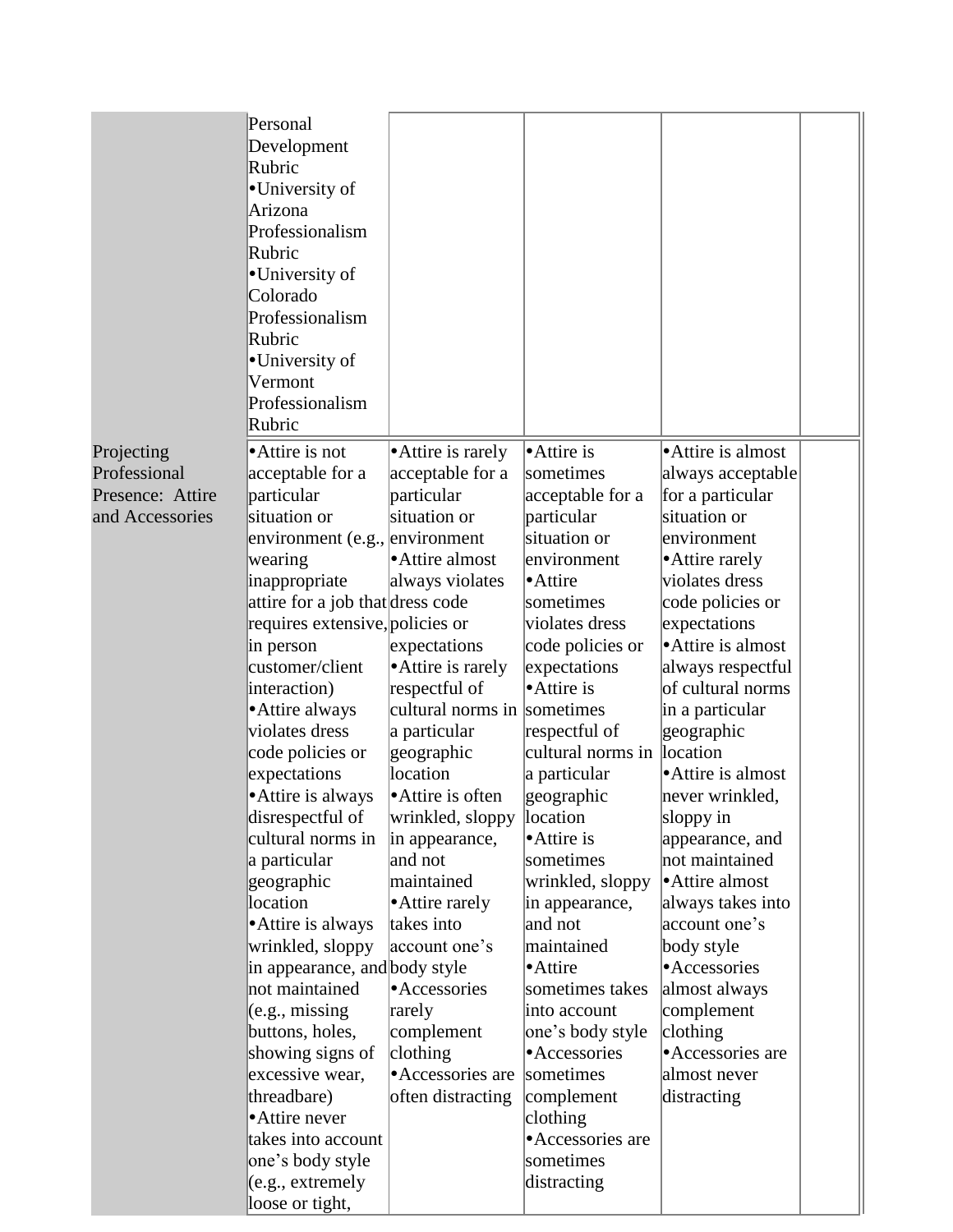|                                   | inappropriate<br>length or<br>cleavage, overly<br>revealing fabrics,<br>inappropriate or<br>missing<br>undergarments)<br>• Accessories<br>(e.g., belts, shoes,<br>jewelry) never<br>complement<br>clothing<br>• Accessories are<br>always distracting<br>(e.g., too~shiny,<br>too large or<br>overpowering,<br>makes too much<br>noise or<br>movement, is<br>offensive) |                                  |                                     |                                  |  |
|-----------------------------------|-------------------------------------------------------------------------------------------------------------------------------------------------------------------------------------------------------------------------------------------------------------------------------------------------------------------------------------------------------------------------|----------------------------------|-------------------------------------|----------------------------------|--|
| Projecting                        | · Appropriate                                                                                                                                                                                                                                                                                                                                                           | • Appropriate                    | • Appropriate                       | • Appropriate                    |  |
| Professional                      | grooming habits                                                                                                                                                                                                                                                                                                                                                         | grooming habits                  | grooming habits                     | grooming habits                  |  |
| Presence:                         | are never                                                                                                                                                                                                                                                                                                                                                               | are rarely                       | are sometimes                       | are almost always                |  |
| Grooming,                         | practiced (e.g.,                                                                                                                                                                                                                                                                                                                                                        | practiced                        | practiced                           | practiced                        |  |
| Piercings, and                    | un-styled or                                                                                                                                                                                                                                                                                                                                                            | •Piercings and                   | • Piercings and                     | • Piercings and                  |  |
| <b>Tatoos</b>                     | uncombed hair,                                                                                                                                                                                                                                                                                                                                                          | tattoos rarely                   | tattoos sometimes tattoos almost    |                                  |  |
|                                   | dandruff,                                                                                                                                                                                                                                                                                                                                                               | align with                       | align with                          | always align with                |  |
|                                   | overpowering                                                                                                                                                                                                                                                                                                                                                            | employer's                       | employer's                          | employer's                       |  |
|                                   | colognes or                                                                                                                                                                                                                                                                                                                                                             | culture or                       | culture or                          | culture or                       |  |
|                                   | perfumes,                                                                                                                                                                                                                                                                                                                                                               | standards                        | standards                           | standards                        |  |
|                                   | offensive odors,                                                                                                                                                                                                                                                                                                                                                        |                                  |                                     |                                  |  |
|                                   | un-brushed teeth,                                                                                                                                                                                                                                                                                                                                                       |                                  |                                     |                                  |  |
|                                   | sloppy makeup or                                                                                                                                                                                                                                                                                                                                                        |                                  |                                     |                                  |  |
|                                   | nails)                                                                                                                                                                                                                                                                                                                                                                  |                                  |                                     |                                  |  |
|                                   | •Piercings and                                                                                                                                                                                                                                                                                                                                                          |                                  |                                     |                                  |  |
|                                   | tattoos never align                                                                                                                                                                                                                                                                                                                                                     |                                  |                                     |                                  |  |
|                                   | with employer's                                                                                                                                                                                                                                                                                                                                                         |                                  |                                     |                                  |  |
|                                   | culture or                                                                                                                                                                                                                                                                                                                                                              |                                  |                                     |                                  |  |
|                                   | standards                                                                                                                                                                                                                                                                                                                                                               |                                  |                                     |                                  |  |
| Projecting                        | •Never                                                                                                                                                                                                                                                                                                                                                                  | $\bullet$ Rarely                 | •Sometimes                          | •Almost always                   |  |
| Professional<br>Presence: Manners | appropriately<br>introduces self                                                                                                                                                                                                                                                                                                                                        | appropriately<br>introduces self | appropriately<br>introduces self    | appropriately<br>introduces self |  |
|                                   | and greets others                                                                                                                                                                                                                                                                                                                                                       | and greets others                |                                     | and greets others                |  |
| and Etiquette                     | •Never initiates                                                                                                                                                                                                                                                                                                                                                        | • Rarely initiates               | and greets others<br>•Sometimes     | •Almost always                   |  |
|                                   | and maintains                                                                                                                                                                                                                                                                                                                                                           | and maintains                    | initiates and                       | initiates and                    |  |
|                                   | conversations                                                                                                                                                                                                                                                                                                                                                           | conversations                    | maintains                           | maintains                        |  |
|                                   | •Always                                                                                                                                                                                                                                                                                                                                                                 | • Rarely respects                | conversations                       | conversations                    |  |
|                                   | disrespects or                                                                                                                                                                                                                                                                                                                                                          | or shows                         | •Sometimes                          | •Almost always                   |  |
|                                   | shows                                                                                                                                                                                                                                                                                                                                                                   | sensitivity to the               | respects or shows respects or shows |                                  |  |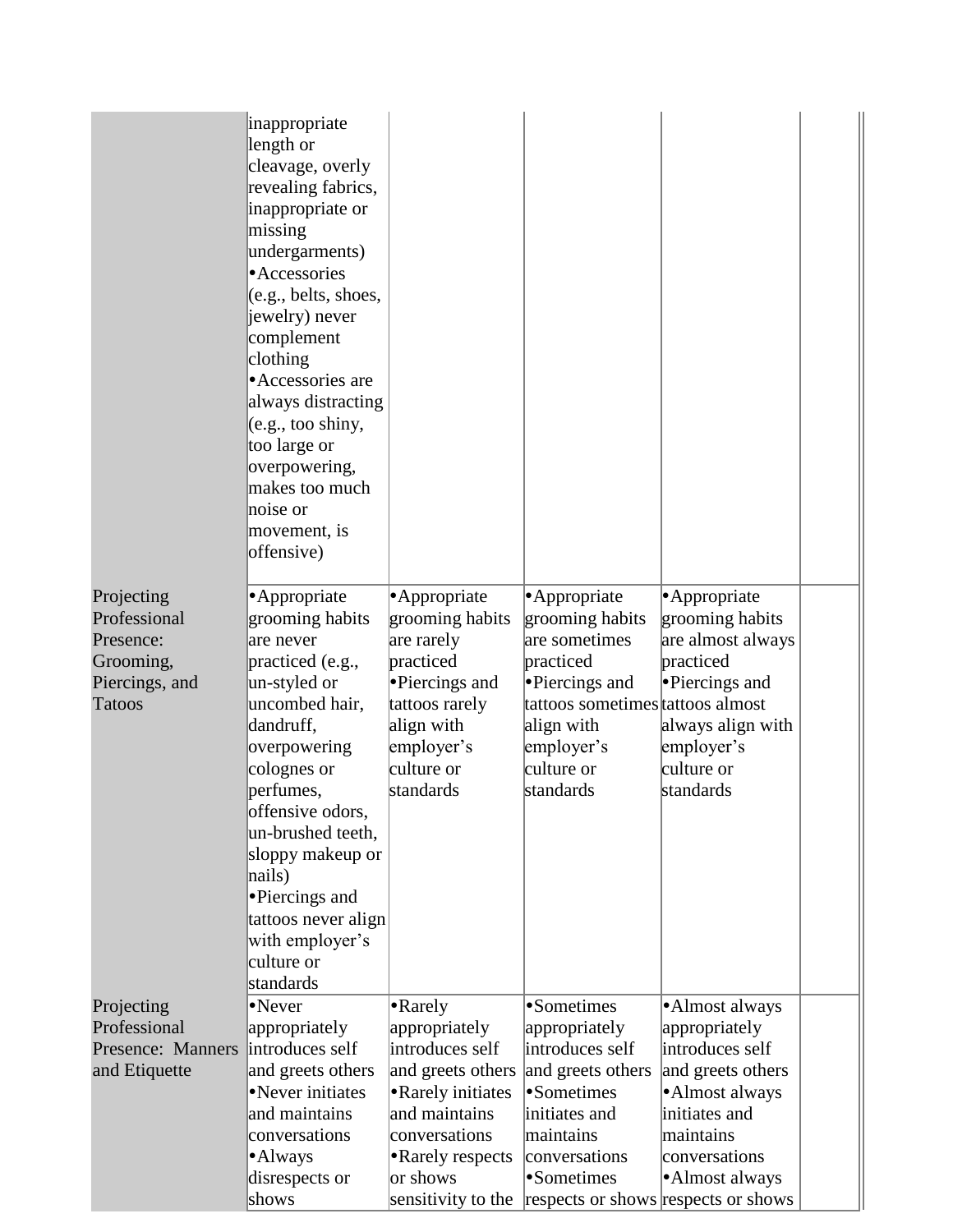|                    | insensitivity to the customs and                                    |                               | sensitivity to the                    | sensitivity to the                    |  |
|--------------------|---------------------------------------------------------------------|-------------------------------|---------------------------------------|---------------------------------------|--|
|                    | customs and                                                         | cultural mores of customs and |                                       | customs and                           |  |
|                    | cultural mores of                                                   | others                        | cultural mores of                     | cultural mores of                     |  |
|                    |                                                                     |                               |                                       |                                       |  |
|                    | others                                                              | • Rarely                      | others                                | others                                |  |
|                    | •Never expresses                                                    | expresses                     | •Sometimes                            | •Almost always                        |  |
|                    | appreciation or                                                     | appreciation or               | expresses                             | expresses                             |  |
|                    | gratitude                                                           | gratitude                     | appreciation or                       | appreciation or                       |  |
|                    | •Never shows                                                        | • Rarely shows                | gratitude                             | gratitude                             |  |
|                    | awareness of                                                        | awareness of                  | •Sometimes                            | ·Almost always                        |  |
|                    | appropriate dining appropriate                                      |                               | shows awareness                       | shows awareness                       |  |
|                    | rules and manners dining rules and                                  |                               | of appropriate                        | of appropriate                        |  |
|                    | $\bullet$ Is never                                                  | manners                       | dining rules and                      | dining rules and                      |  |
|                    | courteous and                                                       | • Rarely is                   | manners                               | manners                               |  |
|                    | polite in behaviors courteous and                                   |                               | •Sometimes is                         | • Almost always                       |  |
|                    | toward others                                                       | polite in                     | courteous and                         | is courteous and                      |  |
|                    | • Always becomes behaviors toward polite in                         |                               |                                       | polite in                             |  |
|                    | overly emotional                                                    | others                        | behaviors toward behaviors toward     |                                       |  |
|                    | in difficult                                                        | •Sometimes                    | others                                | others                                |  |
|                    | situations                                                          | becomes overly                | • Rarely becomes                      | Almost never                          |  |
|                    | •Is always late to                                                  | emotional in                  | overly emotional                      | becomes overly                        |  |
|                    | or always no-                                                       | difficult                     | in difficult                          | emotional in                          |  |
|                    | shows meetings or situations                                        |                               | situations                            | difficult situations                  |  |
|                    | events                                                              | $\bullet$ Is sometimes        | • Is rarely late to                   | • Is almost never                     |  |
|                    | • Always discusses late to or                                       |                               | or rarely no-                         | late to or almost                     |  |
|                    | inappropriate                                                       | sometimes no-                 | shows meetings                        | never no-shows                        |  |
|                    | topics (e.g.,                                                       | shows meetings                | or events                             | meetings or                           |  |
|                    | religion, politics,                                                 | or events                     | • Rarely discusses events             |                                       |  |
|                    | gossip) with                                                        | •Sometimes                    | inappropriate                         | ·Almost never                         |  |
|                    | persons one does                                                    | discusses                     | topics with                           | discusses                             |  |
|                    | not know well                                                       | inappropriate                 | persons one does                      | inappropriate                         |  |
|                    |                                                                     | topics with                   | not know well                         | topics with                           |  |
|                    |                                                                     | persons one does              |                                       | persons one does                      |  |
|                    |                                                                     | not know well                 |                                       | not know well                         |  |
| Projecting         | •Never adheres to •Rarely adheres                                   |                               | •Sometimes                            | •Almost always                        |  |
| Professional       | policies and rules                                                  | to policies and               | adheres to                            | adheres to                            |  |
| Presence: Personal | by which one is                                                     | rules by which                | policies and rules policies and rules |                                       |  |
| Conduct,           | bound                                                               | one is bound                  | by which one is                       | by which one is                       |  |
| Demeanor, and      | •Never takes                                                        | • Rarely takes                | bound                                 | bound                                 |  |
| <b>Behavior</b>    | responsibility and responsibility and Sometimes takes Almost always |                               |                                       |                                       |  |
|                    | is accountable for is accountable for responsibility and takes      |                               |                                       |                                       |  |
|                    | actions, decisions, actions,                                        |                               |                                       | is accountable for responsibility and |  |
|                    | and behaviors                                                       | decisions, and                | actions,                              | is accountable for                    |  |
|                    | •Is never able to                                                   | behaviors                     | decisions, and                        | actions, decisions,                   |  |
|                    | admit to or learn                                                   | • Is rarely able to           | behaviors                             | and behaviors                         |  |
|                    | from failure                                                        | admit to or learn             | $\bullet$ Is sometimes                | •Is almost always                     |  |
|                    | •Never shows                                                        | from failure                  | able to admit to                      | able to admit to or                   |  |
|                    | good judgment                                                       | • Rarely shows                | or learn from                         | learn from failure                    |  |
|                    | when making                                                         | good judgment                 | failure                               | •Almost always                        |  |
|                    | decisions                                                           | when making                   | •Sometimes                            | shows good                            |  |
|                    | •Never exhibits                                                     | decisions                     | shows good                            | judgment when                         |  |
|                    |                                                                     |                               |                                       | making decisions                      |  |
|                    | integrity (e.g.,                                                    | • Rarely exhibits             | judgment when                         |                                       |  |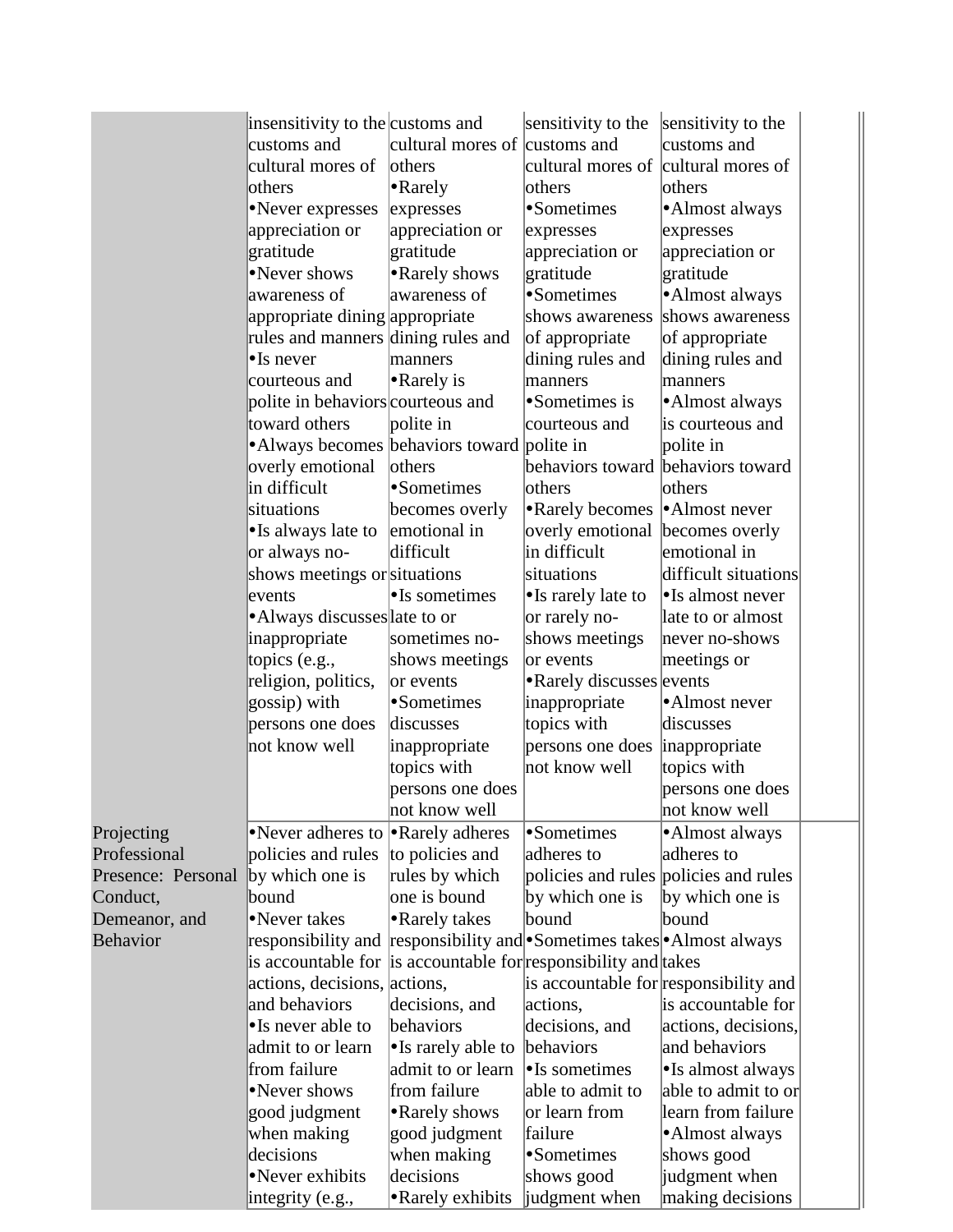| integrity<br>•Sometimes<br>• Rarely shows<br>actions never<br>exhibits integrity<br>respect for<br>exhibits integrity<br>•Almost always<br>match statements<br>•Sometimes<br>persons with<br>and promises)<br>shows respect for<br>•Never shows<br>backgrounds and shows respect for persons with<br>respect for<br>persons with<br>backgrounds and<br>perspectives<br>different from<br>persons with<br>backgrounds and<br>perspectives<br>one's own<br>different from<br>backgrounds and<br>perspectives<br>different from<br>Sometimes<br>perspectives<br>one's own<br>different from<br>lone's own<br>•Almost never<br>behaves and acts<br>one's own<br>in ways that raise • Rarely behaves<br>behaves and acts<br>ethical concerns<br>• Always behaves<br>and acts in ways<br>in ways that raise<br>and acts in ways<br>• Rarely respects<br>that raise ethical<br>ethical concerns<br>that raise ethical<br>confidentiality<br>•Almost always<br>concerns<br>•Sometimes<br>respects<br>concerns<br>confidentiality<br>•Never respects<br>respects<br>confidentiality<br>confidentiality<br>[Also see "Ethical<br>Reasoning,<br>Integrity, and<br>Social<br>Responsibility"<br>rubrics from other<br>universities:<br>•Lawrence<br>Technological<br><b>University Ethics</b><br>Rubric<br>•Thompson |
|----------------------------------------------------------------------------------------------------------------------------------------------------------------------------------------------------------------------------------------------------------------------------------------------------------------------------------------------------------------------------------------------------------------------------------------------------------------------------------------------------------------------------------------------------------------------------------------------------------------------------------------------------------------------------------------------------------------------------------------------------------------------------------------------------------------------------------------------------------------------------------------------------------------------------------------------------------------------------------------------------------------------------------------------------------------------------------------------------------------------------------------------------------------------------------------------------------------------------------------------------------------------------------------------------------|
|                                                                                                                                                                                                                                                                                                                                                                                                                                                                                                                                                                                                                                                                                                                                                                                                                                                                                                                                                                                                                                                                                                                                                                                                                                                                                                          |
|                                                                                                                                                                                                                                                                                                                                                                                                                                                                                                                                                                                                                                                                                                                                                                                                                                                                                                                                                                                                                                                                                                                                                                                                                                                                                                          |
|                                                                                                                                                                                                                                                                                                                                                                                                                                                                                                                                                                                                                                                                                                                                                                                                                                                                                                                                                                                                                                                                                                                                                                                                                                                                                                          |
|                                                                                                                                                                                                                                                                                                                                                                                                                                                                                                                                                                                                                                                                                                                                                                                                                                                                                                                                                                                                                                                                                                                                                                                                                                                                                                          |
|                                                                                                                                                                                                                                                                                                                                                                                                                                                                                                                                                                                                                                                                                                                                                                                                                                                                                                                                                                                                                                                                                                                                                                                                                                                                                                          |
|                                                                                                                                                                                                                                                                                                                                                                                                                                                                                                                                                                                                                                                                                                                                                                                                                                                                                                                                                                                                                                                                                                                                                                                                                                                                                                          |
|                                                                                                                                                                                                                                                                                                                                                                                                                                                                                                                                                                                                                                                                                                                                                                                                                                                                                                                                                                                                                                                                                                                                                                                                                                                                                                          |
|                                                                                                                                                                                                                                                                                                                                                                                                                                                                                                                                                                                                                                                                                                                                                                                                                                                                                                                                                                                                                                                                                                                                                                                                                                                                                                          |
|                                                                                                                                                                                                                                                                                                                                                                                                                                                                                                                                                                                                                                                                                                                                                                                                                                                                                                                                                                                                                                                                                                                                                                                                                                                                                                          |
|                                                                                                                                                                                                                                                                                                                                                                                                                                                                                                                                                                                                                                                                                                                                                                                                                                                                                                                                                                                                                                                                                                                                                                                                                                                                                                          |
|                                                                                                                                                                                                                                                                                                                                                                                                                                                                                                                                                                                                                                                                                                                                                                                                                                                                                                                                                                                                                                                                                                                                                                                                                                                                                                          |
|                                                                                                                                                                                                                                                                                                                                                                                                                                                                                                                                                                                                                                                                                                                                                                                                                                                                                                                                                                                                                                                                                                                                                                                                                                                                                                          |
|                                                                                                                                                                                                                                                                                                                                                                                                                                                                                                                                                                                                                                                                                                                                                                                                                                                                                                                                                                                                                                                                                                                                                                                                                                                                                                          |
|                                                                                                                                                                                                                                                                                                                                                                                                                                                                                                                                                                                                                                                                                                                                                                                                                                                                                                                                                                                                                                                                                                                                                                                                                                                                                                          |
|                                                                                                                                                                                                                                                                                                                                                                                                                                                                                                                                                                                                                                                                                                                                                                                                                                                                                                                                                                                                                                                                                                                                                                                                                                                                                                          |
|                                                                                                                                                                                                                                                                                                                                                                                                                                                                                                                                                                                                                                                                                                                                                                                                                                                                                                                                                                                                                                                                                                                                                                                                                                                                                                          |
|                                                                                                                                                                                                                                                                                                                                                                                                                                                                                                                                                                                                                                                                                                                                                                                                                                                                                                                                                                                                                                                                                                                                                                                                                                                                                                          |
|                                                                                                                                                                                                                                                                                                                                                                                                                                                                                                                                                                                                                                                                                                                                                                                                                                                                                                                                                                                                                                                                                                                                                                                                                                                                                                          |
|                                                                                                                                                                                                                                                                                                                                                                                                                                                                                                                                                                                                                                                                                                                                                                                                                                                                                                                                                                                                                                                                                                                                                                                                                                                                                                          |
|                                                                                                                                                                                                                                                                                                                                                                                                                                                                                                                                                                                                                                                                                                                                                                                                                                                                                                                                                                                                                                                                                                                                                                                                                                                                                                          |
|                                                                                                                                                                                                                                                                                                                                                                                                                                                                                                                                                                                                                                                                                                                                                                                                                                                                                                                                                                                                                                                                                                                                                                                                                                                                                                          |
|                                                                                                                                                                                                                                                                                                                                                                                                                                                                                                                                                                                                                                                                                                                                                                                                                                                                                                                                                                                                                                                                                                                                                                                                                                                                                                          |
|                                                                                                                                                                                                                                                                                                                                                                                                                                                                                                                                                                                                                                                                                                                                                                                                                                                                                                                                                                                                                                                                                                                                                                                                                                                                                                          |
|                                                                                                                                                                                                                                                                                                                                                                                                                                                                                                                                                                                                                                                                                                                                                                                                                                                                                                                                                                                                                                                                                                                                                                                                                                                                                                          |
|                                                                                                                                                                                                                                                                                                                                                                                                                                                                                                                                                                                                                                                                                                                                                                                                                                                                                                                                                                                                                                                                                                                                                                                                                                                                                                          |
|                                                                                                                                                                                                                                                                                                                                                                                                                                                                                                                                                                                                                                                                                                                                                                                                                                                                                                                                                                                                                                                                                                                                                                                                                                                                                                          |
|                                                                                                                                                                                                                                                                                                                                                                                                                                                                                                                                                                                                                                                                                                                                                                                                                                                                                                                                                                                                                                                                                                                                                                                                                                                                                                          |
|                                                                                                                                                                                                                                                                                                                                                                                                                                                                                                                                                                                                                                                                                                                                                                                                                                                                                                                                                                                                                                                                                                                                                                                                                                                                                                          |
| <b>Rivers University</b>                                                                                                                                                                                                                                                                                                                                                                                                                                                                                                                                                                                                                                                                                                                                                                                                                                                                                                                                                                                                                                                                                                                                                                                                                                                                                 |
| <b>Ethics and Social</b>                                                                                                                                                                                                                                                                                                                                                                                                                                                                                                                                                                                                                                                                                                                                                                                                                                                                                                                                                                                                                                                                                                                                                                                                                                                                                 |
| Responsibility                                                                                                                                                                                                                                                                                                                                                                                                                                                                                                                                                                                                                                                                                                                                                                                                                                                                                                                                                                                                                                                                                                                                                                                                                                                                                           |
| Rubric                                                                                                                                                                                                                                                                                                                                                                                                                                                                                                                                                                                                                                                                                                                                                                                                                                                                                                                                                                                                                                                                                                                                                                                                                                                                                                   |
| • AAC&U Ethical                                                                                                                                                                                                                                                                                                                                                                                                                                                                                                                                                                                                                                                                                                                                                                                                                                                                                                                                                                                                                                                                                                                                                                                                                                                                                          |
| <b>Reasoning Rubric</b>                                                                                                                                                                                                                                                                                                                                                                                                                                                                                                                                                                                                                                                                                                                                                                                                                                                                                                                                                                                                                                                                                                                                                                                                                                                                                  |
| •University of                                                                                                                                                                                                                                                                                                                                                                                                                                                                                                                                                                                                                                                                                                                                                                                                                                                                                                                                                                                                                                                                                                                                                                                                                                                                                           |
| <b>Baltimore Ethical</b>                                                                                                                                                                                                                                                                                                                                                                                                                                                                                                                                                                                                                                                                                                                                                                                                                                                                                                                                                                                                                                                                                                                                                                                                                                                                                 |
| <b>Decision Making</b>                                                                                                                                                                                                                                                                                                                                                                                                                                                                                                                                                                                                                                                                                                                                                                                                                                                                                                                                                                                                                                                                                                                                                                                                                                                                                   |
| Rubric                                                                                                                                                                                                                                                                                                                                                                                                                                                                                                                                                                                                                                                                                                                                                                                                                                                                                                                                                                                                                                                                                                                                                                                                                                                                                                   |
| •Sometimes<br>•Never exudes<br>• Rarely exudes<br>•Almost always<br>Projecting                                                                                                                                                                                                                                                                                                                                                                                                                                                                                                                                                                                                                                                                                                                                                                                                                                                                                                                                                                                                                                                                                                                                                                                                                           |
| confidence in<br>Professional<br>confidence in<br>exudes<br>exudes                                                                                                                                                                                                                                                                                                                                                                                                                                                                                                                                                                                                                                                                                                                                                                                                                                                                                                                                                                                                                                                                                                                                                                                                                                       |
| oneself when<br>confidence in<br>Presence: Positive<br>oneself when<br>confidence in                                                                                                                                                                                                                                                                                                                                                                                                                                                                                                                                                                                                                                                                                                                                                                                                                                                                                                                                                                                                                                                                                                                                                                                                                     |
| oneself when<br>around others<br>around others<br>oneself when<br><b>Body Language</b>                                                                                                                                                                                                                                                                                                                                                                                                                                                                                                                                                                                                                                                                                                                                                                                                                                                                                                                                                                                                                                                                                                                                                                                                                   |
| •Never makes eye • Rarely makes<br>around others<br>around others                                                                                                                                                                                                                                                                                                                                                                                                                                                                                                                                                                                                                                                                                                                                                                                                                                                                                                                                                                                                                                                                                                                                                                                                                                        |
| eye contact when • Sometimes<br>contact when<br>•Almost always                                                                                                                                                                                                                                                                                                                                                                                                                                                                                                                                                                                                                                                                                                                                                                                                                                                                                                                                                                                                                                                                                                                                                                                                                                           |
| speaking<br>speaking<br>makes eye<br>makes eye contact                                                                                                                                                                                                                                                                                                                                                                                                                                                                                                                                                                                                                                                                                                                                                                                                                                                                                                                                                                                                                                                                                                                                                                                                                                                   |
| •Handshake is<br>•Handshake is<br>contact when<br>when speaking                                                                                                                                                                                                                                                                                                                                                                                                                                                                                                                                                                                                                                                                                                                                                                                                                                                                                                                                                                                                                                                                                                                                                                                                                                          |
| •Handshake is<br>never firm and<br>rarely firm and<br>speaking                                                                                                                                                                                                                                                                                                                                                                                                                                                                                                                                                                                                                                                                                                                                                                                                                                                                                                                                                                                                                                                                                                                                                                                                                                           |
| •Handshake is<br>confident<br>confident<br>almost always                                                                                                                                                                                                                                                                                                                                                                                                                                                                                                                                                                                                                                                                                                                                                                                                                                                                                                                                                                                                                                                                                                                                                                                                                                                 |
| •Never maintains<br>$\bullet$ Rarely<br>sometimes firm<br>firm and                                                                                                                                                                                                                                                                                                                                                                                                                                                                                                                                                                                                                                                                                                                                                                                                                                                                                                                                                                                                                                                                                                                                                                                                                                       |
| confident<br>straight posture<br>maintains straight and confident                                                                                                                                                                                                                                                                                                                                                                                                                                                                                                                                                                                                                                                                                                                                                                                                                                                                                                                                                                                                                                                                                                                                                                                                                                        |